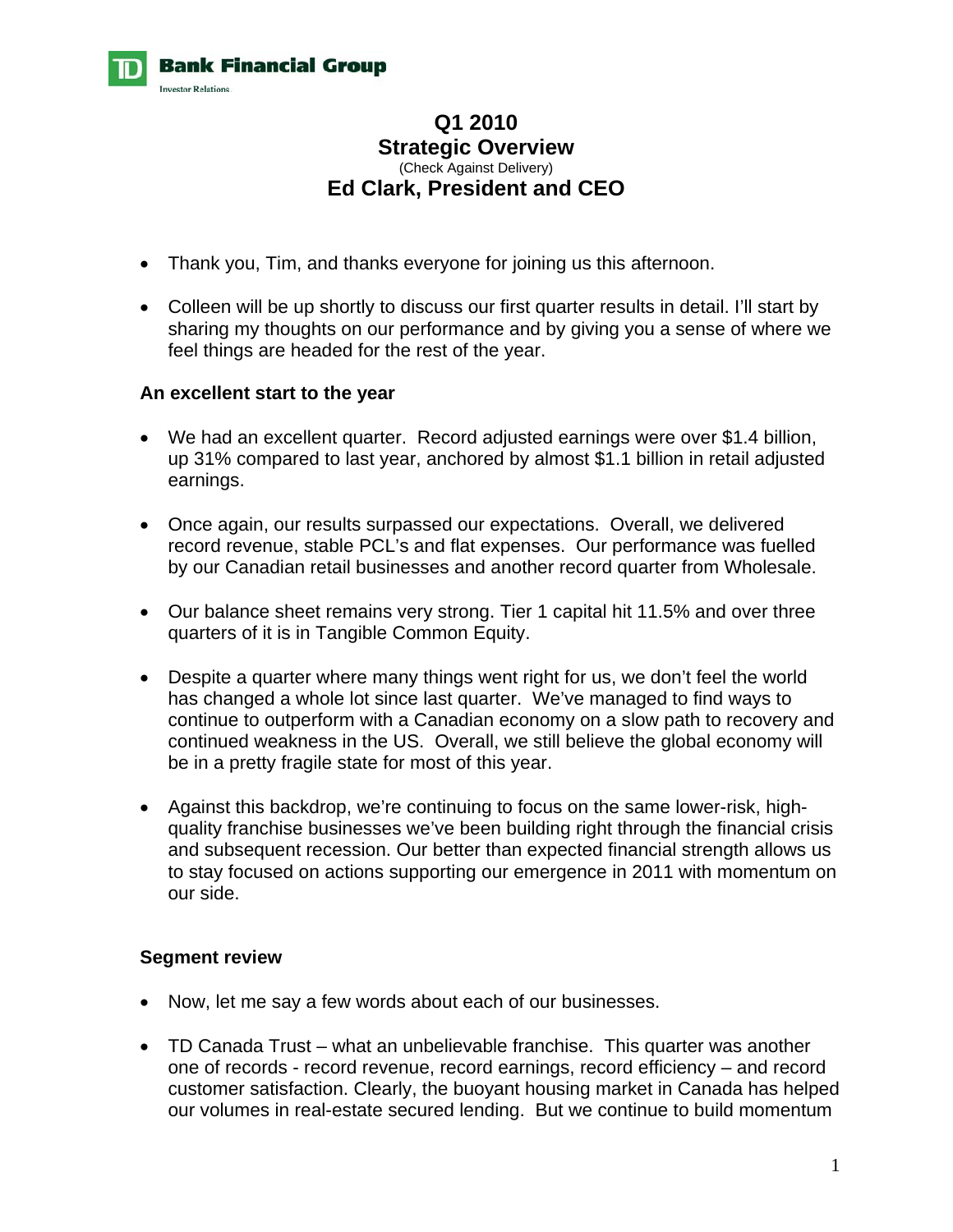

# **Bank Financial Group**

**Investor Relations** 

across the board, with market share gains in personal and business lending, as well as business deposits and Insurance.

- What's even more remarkable is that we achieved these results despite higher PCL's and higher Insurance loss rates compared to last year.
- Moving to Wealth, we had a solid quarter. The story here is the rebound in the equity markets. We're also continuing to perform well at asset gathering, with solid sales of long-term mutual funds in Canada. Strong inflows at TD Ameritrade, coupled with good levels of transaction activity in all markets, contributed positively.
- Let's talk about Wholesale. Clearly 2009 was a huge year for us but we were careful to caution the market about the sustainability of that level of earnings. And here we are with another exceptional quarterly performance. So what happened?
- We've continued to focus on our franchise businesses and they continue to perform well. Importantly, we aren't taking on more risk to achieve these results. Our Risk Weighted Assets are flat with last quarter and a third less than last year.
- This quarter we had a number of things go our way. We exited some positions in our non-core businesses on favourable terms helped by good market conditions and superior execution. And valuations continued to provide a tailwind as credit spreads narrowed close to their pre-financial crisis levels. With these things in mind, we're going to caution you once again that Wholesale earnings should normalise going forward.
- Turning to the U.S., we think we had a pretty good quarter in the context of continuing difficult market conditions. We're extremely pleased with the fundamentals of our business there and the team's performance following integration. Having said that, we still believe 2010 will be pretty tough as the headwinds we're facing are as strong as the tailwinds. That means earnings may be in a bit of a holding pattern at current levels.
- Headwinds include PCL's that will remain elevated until the end of the year, continued low nominal interest rates, intense competition for both loans and deposits, regulatory uncertainty and changes to overdraft fees. Tailwinds include our better business model combined with the completion of the integration so that we can better leverage our great brand, strong distribution and enviable customer base.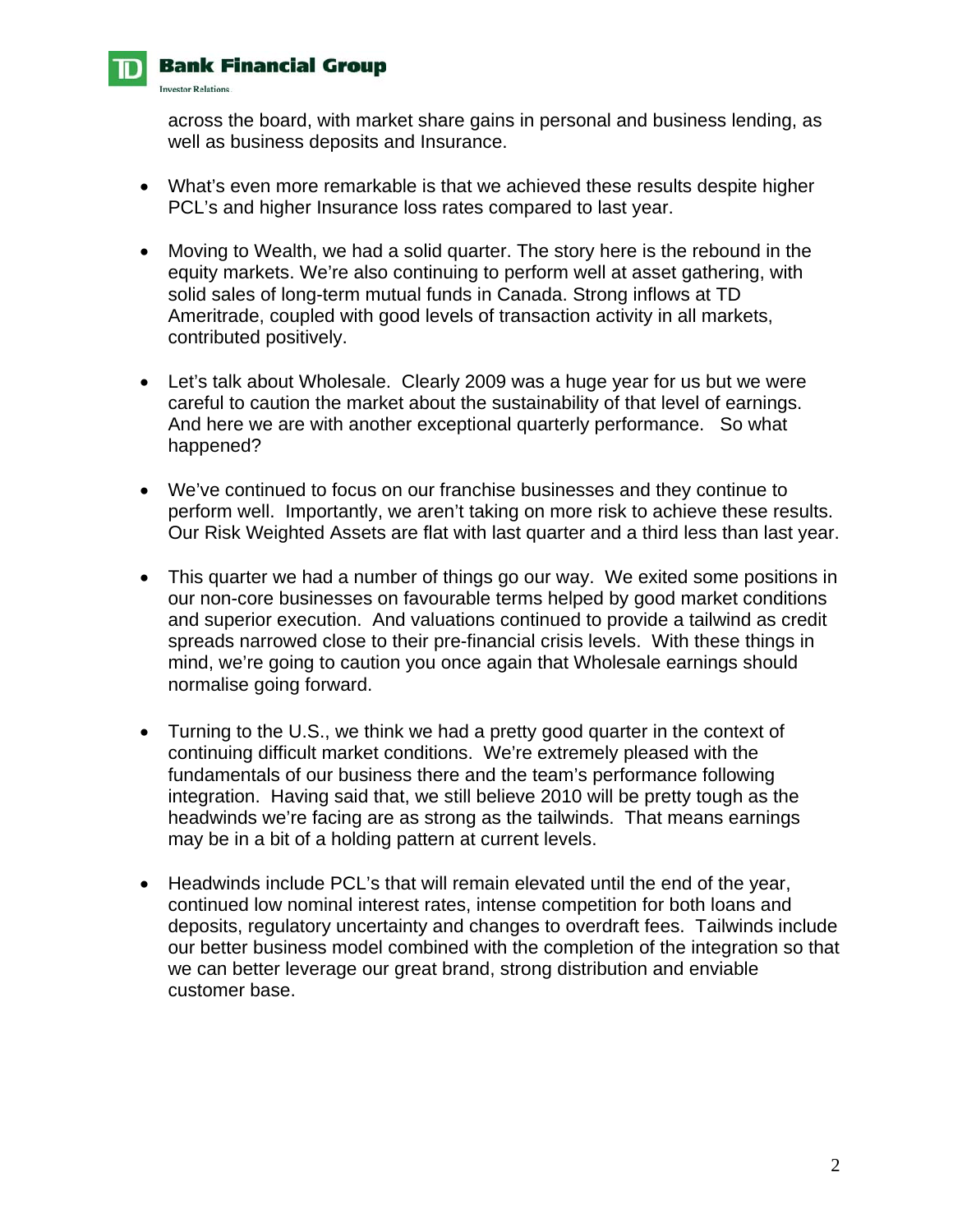

# **Outlook**

- Let me move on to talk about how we see the rest of the year shaping up. With the first few months behind us, it's clear our business model has positioned us well.
- Overall, the 4 key factors that will determine our earnings growth from here are the ones I talked about last quarter: PCLs, the level of nominal interest rates, normalisation in the capital markets and our rate of organic growth.
- Our base case for 2010 is balanced with a decent amount of caution. However, there are reasons to be somewhat optimistic about growth in 2010 even though it is a transition year. A strong earnings performance in Canadian retail should more than offset a normalization in Wholesale. Key indicators we're watching are volume growth in TDCT, general market conditions and trading volumes in Canadian Wealth and the speed of normalization in Wholesale. Looking to 2011, we'd expect an additional earnings contribution from declining PCL's and rising interest rates in our retail businesses.
- In Canada, PCLs were up year over year but they were flat versus last quarter. We're seeing increasing evidence that loss rates have peaked in the personal book. Initially offsetting these declines will likely be modest PCL increases in the commercial book from the current very low levels and continued growth in retail volumes.
- In the US, we see PCLs continuing to hover around Q1 levels. We can't point to anything that suggests a looming problem in the context of current economic conditions but we also don't see a sudden improvement. We think 2010 will be a grind and we'll continue building reserves until we see economic fundamentals improve.
- We're still pleased with the quality of our Wholesale loan book. We don't see anything that causes us concern at this point. There is a chance we will be able to go through the rest of the recovery period with no substantial losses in this book.
- As before, our Wealth businesses and TD Bank, America's Most Convenient Bank, remain most exposed to very low nominal interest rates. When rates move higher, we'll expect a corresponding lift in earnings in both businesses in time. And in Wealth, we're dependent on continued robust levels of trading.
- Lastly, our organic growth continues and in Canada in particular at a faster pace than any of us might have expected. That also means we're already building in growth for 2011. We're supporting that growth this year with continued reinvestment in our franchises. In Insurance, we're cautiously optimistic that the combination of strong organic growth and improving margins plus a return to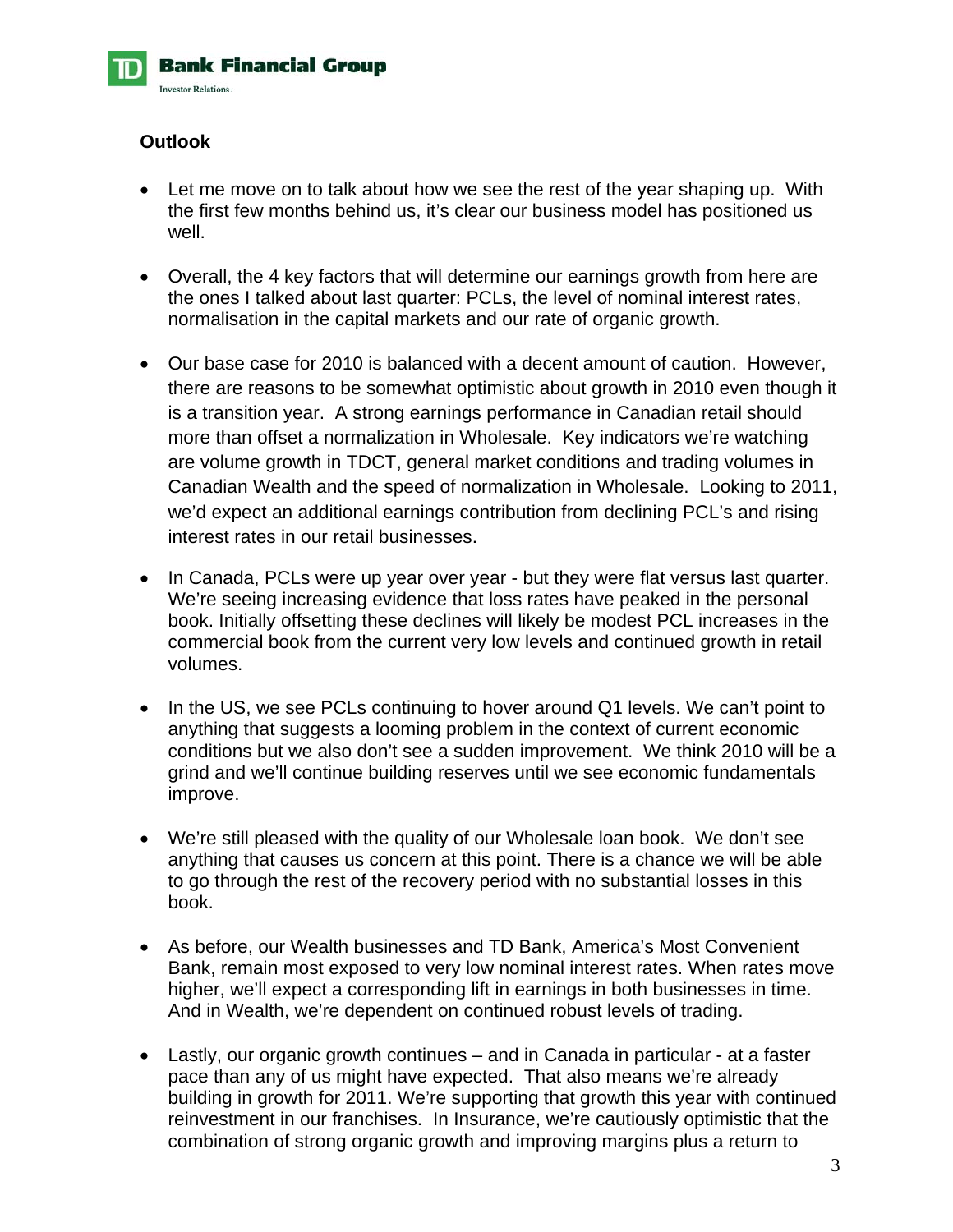

# **Bank Financial Group**

**Investor Relations.** 

more normal levels of weather-related claims will position us well for solid revenue growth.

 Moving to lending, in Canada we're pleased with the recent changes to the mortgage market announced by the government. Combined with a number of other factors we expect a moderation of volumes in real estate secured lending as we move through the year. In the US, we're continuing to see good progress despite the headwinds there. We're growing our personal lending volumes and although our Commercial volumes have stabilised somewhat, we're still gaining market share as others shrink their books.

## **In closing:**

- To wrap up, let me reiterate what you've heard me say before I believe TD has enormous earnings potential that we'll see as we move into 2011. We are emerging from the financial crisis and resulting economic recession with our business model intact and momentum on our side.
- On that note, I'll turn the presentation over to Colleen.

# **Overall call closing:**

- Before I make some final remarks on the quarter, I want to let you know that this is Tim Thompson's last call as TD's Head of Investor Relations. He's moving to a new role in TD Canada Trust - so he's actually going to play a role in driving retail earnings now! Tim's been a great champion for TD externally, and certainly a strong advocate for the IR function internally. I'd like to thank Tim for his contributions and which him all the best in his new role.
- I'd also like to welcome Rudy Sankovic as the new head of Investor Relations. Rudy is moving from his role as CFO of Wealth Management. I know that Rudy will make a great impact in Investor Relations and I'm sure that our analysts and investors will enjoy working with Rudy.
- Now, let me wrap up with a few key points I hope you take away from today's call:
- First, we had an excellent quarter, setting several new performance records.
- Second, our results were anchored by almost \$1.1 billion in retail adjusted earnings – led by an amazing performance from TD Canada Trust.
- Third, Wholesale showed continued strength, but we see that normalising.
- And fourth, we continue to see 2010 as transition year with an earnings lift coming from declining PCLs and rising interest rates expected in 2011.